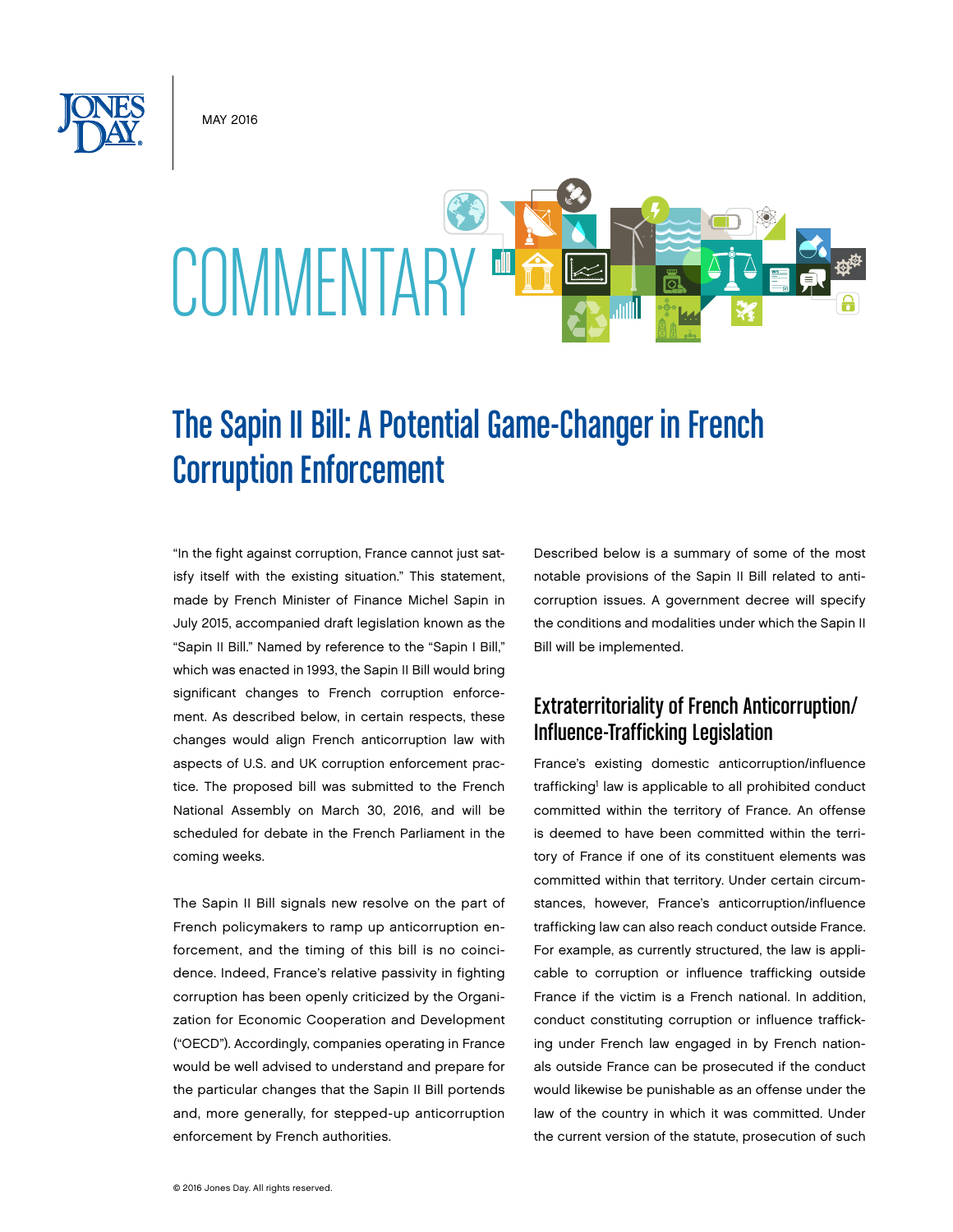extraterritorial conduct may be instigated only at the behest of the Public Prosecutor, and not by a victim alone.<sup>2</sup>

Notably, as to the conduct of French nationals outside France, the Sapin II Bill would remove the requirement that the conduct at issue be prohibited under the law of the country in which it was committed, and it would also remove the requirement that the prosecution be instigated only at the behest of the Public Prosecutor. This provision thus would expand the authority of French prosecutors to pursue French nationals acting abroad.

Furthermore, the proposed Bill would create the offense of influence trafficking in relation to foreign public officials; currently, French law criminalizes only corruption as to foreign public officials. Those foreign officials cannot be prosecuted on influence-trafficking grounds.

## Obligation to Mitigate Risks of Corruption

Under the Sapin II Bill, companies that employ at least 500 employees or that are part of a group with at least 500 employees and have an annual gross profit exceeding EUR 100 million would be required to have in place a compliance program to prevent and detect corruption or influence trafficking. Such a compliance program would have to include and involve:

- A corporate code of conduct defining and illustrating conduct to be avoided;
- A procedure for accepting and investigating whistleblower complaints;
- An updated assessment to identify, analyze, and prioritize the risks of corruption;
- Integrity reviews of clients, suppliers, and third parties;
- Internal and external accounting controls to ensure that the company's records are not covering up corruption or influence-trafficking offenses;
- Training for employees and managers; and
- A deterrent sanctions policy, including disciplinary action against personnel found to have engaged in misconduct.

Should a president, CEO, manager, or *Société Anonyme* board of director's member<sup>3</sup> fail to comply with his or her obligation to implement an adequate compliance program, the individual and/or the company would be subject to injunctions and substantial financial penalties (up to a maximum of EUR 200,000 for individuals and EUR 1 million for companies). The decision imposing the injunction/penalty could be published or otherwise publicly disclosed. This obligation would also be applicable to the aforementioned companies' subsidiaries and other companies under their control (i.e., having at least half of the share capital or voting rights).

# Creation of a French Anticorruption Agency

The Sapin II Bill would create a new Anti-Corruption Agency (the "Agency") to replace the existing "*Service Central de Répression de la Corruption*" (the "Service"). The proposed Agency would instantly change corruption enforcement in France, as the Service currently has no investigative power and also lacks the authority to impose penalties. Indeed, the Service is empowered merely to collect information on corruption and to communicate such information to the Public Prosecutor.

The Agency, on the other hand, would be provided with broad supervisory powers relating to anticorruption enforcement. For example, it would have primary authority for ensuring that companies effectively implement anticorruption compliance programs and perform associated activities (e.g., mitigating risks of corruption and assessing new risks). As currently drafted, the Sapin II Bill would also grant the Agency power to carry out investigations and, potentially, impose penalties.

# A Reinforced Protection for Whistleblowers

France's current legal framework contains no general provision ensuring the protection of whistleblowers, except in the field of labor law. Should the Sapin II Bill be enforced, retaliation against whistleblowers that convey information on alleged misconduct to the Agency would be prohibited. In addition, whistleblowers who report violations that may constitute corruption or influence trafficking offenses would receive financial compensation from the Agency (e.g., reimbursement of legal fees). This provision mirrors an established practice in the United States, where whistleblowers have become a significant source of new cases for the Department of Justice and other law enforcement agencies.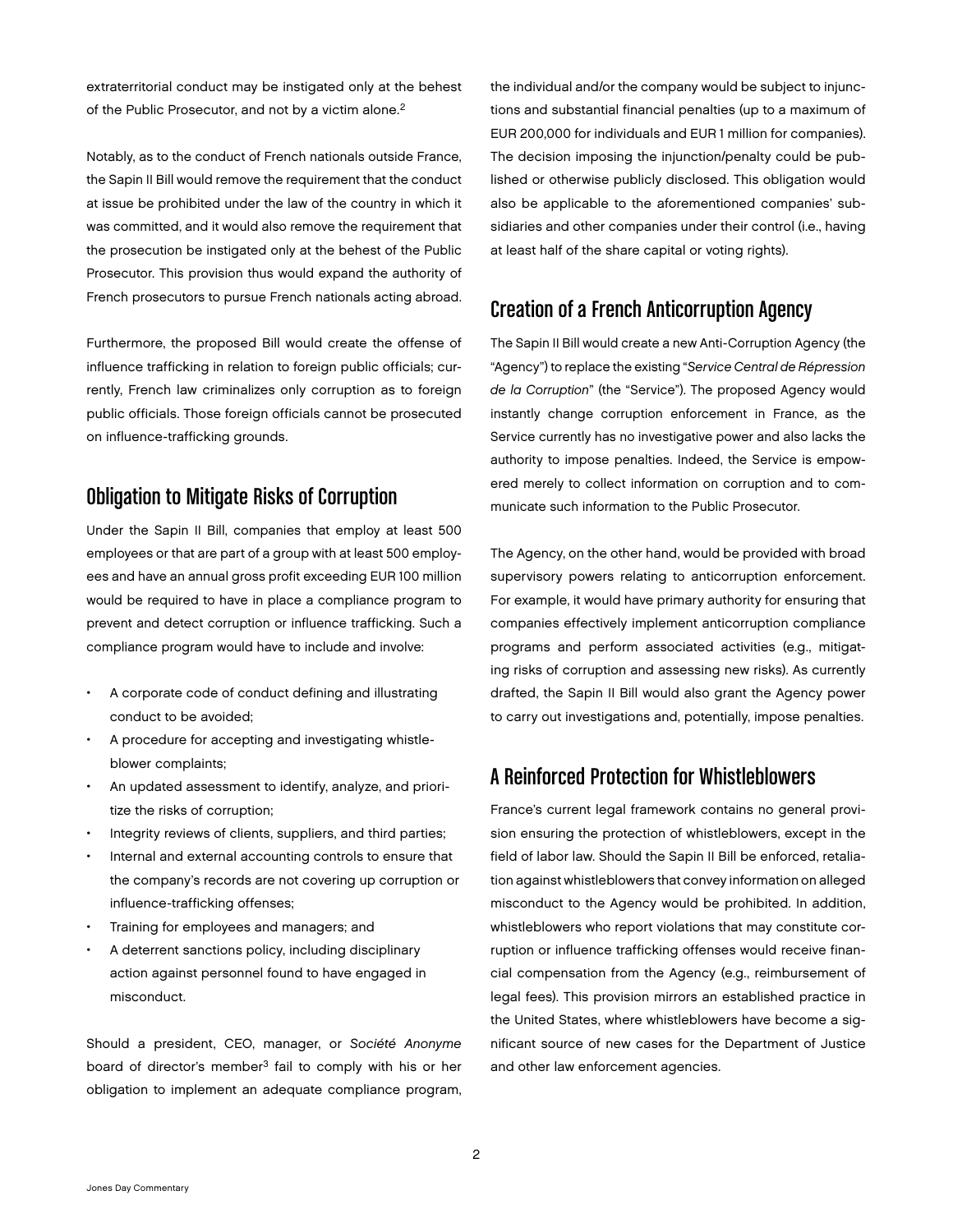# Enhanced Penalties Tied to Compliance

Under current French law, corruption and influence-trafficking offenses are punished as follows: EUR 500,000 to EUR 1 million and five to 10 years' imprisonment for individuals, and EUR 2.5 million to EUR 5 million for companies.

The Sapin II Bill would create additional sanctions. In particular, convicted entities would be required to implement an anticorruption compliance program under Agency supervision and bear all the compliance costs incurred. Those under Agency supervision who continued not to fulfill their obligations with respect to corporate compliance programs would face additional fines (for individuals, a fine of up to EUR 30,000 and up to a two-year term of imprisonment; for companies, a fine equivalent to that imposed for the underlying offense).4 Decisions imposing such additional penalties could be published or otherwise publicly disclosed, further highlighting the conduct, and potentially damaging the reputations, of the companies involved.

#### The Withdrawal of the "French DPA"

The initial draft of the Sapin II Bill provided for a French version of a Deferred Prosecution Agreement ("DPA"), a mechanism that U.S. and, more recently, UK authorities have used to resolve corruption cases against parties willing to assume the obligations called for by the DPAs. More specifically, the initial draft bill authorized the Public Prosecutor to negotiate DPAs with companies.

At the outset, the Sapin II Bill was expected to lay out a process by which the Public Prosecutor could consider the appropriateness of entering into a DPA with a company involved in corruption and influence trafficking. The proposed French DPA would have allowed companies to avoid a criminal conviction by implementing a compliance program and/or paying a fine. Any such fine was to be proposed by the Public Prosecutor in the first instance, in an amount proportionate to the gains derived from the company's wrongdoing (with the amount of the fine to be capped at 30 percent of the company's annual turnover). According to the initial draft

of the Sapin II Bill, the Public Prosecutor would have been entitled to bring the settlement to the court's president for its final validation. The fine amount was to be disclosed in open court.

This French DPA was removed from the Sapin II Bill by the French *Conseil d'Etat* on March 24, 2016, but the concept of a French DPA continues to generate heated debate in the country. On the one hand, those in favor of a French DPA argue that it would give new impetus to the fight against corruption and influence trafficking; on the other hand, its opponents claim that the implementation of a French DPA would amount to a decriminalization of the relevant offenses. French magistrates have even opined that such settlements resolving criminal allegations would hurt the very essence of the French criminal system.

Given the ongoing and extensive debate on the merits of a French DPA, companies and their counsel should closely follow developments in this regard. Although unlikely, the French DPA may be reinstated following discussions in Parliament.

#### Conclusion

The Sapin II Bill is currently generating passionate debate among policymakers, companies, lawyers, and other interested parties in France. Even without the inclusion of a French DPA, the adoption of the Sapin II Bill would constitute a landmark step for French anticorruption enforcement. Among other major reforms, the Bill calls for the implementation of anticorruption compliance programs—subject to the supervision of the Anti-Corruption Agency—by both large companies operating in France and France-based companies operating abroad.

For French companies and other companies operating in France, these and other provisions of the Sapin II Bill indicate that French authorities are prepared to get much tougher in their anticorruption enforcement activities and that companies must likewise beef up their corresponding compliance programs. Jones Day will continue to monitor and report on developments with the Sapin II Bill in the coming weeks.